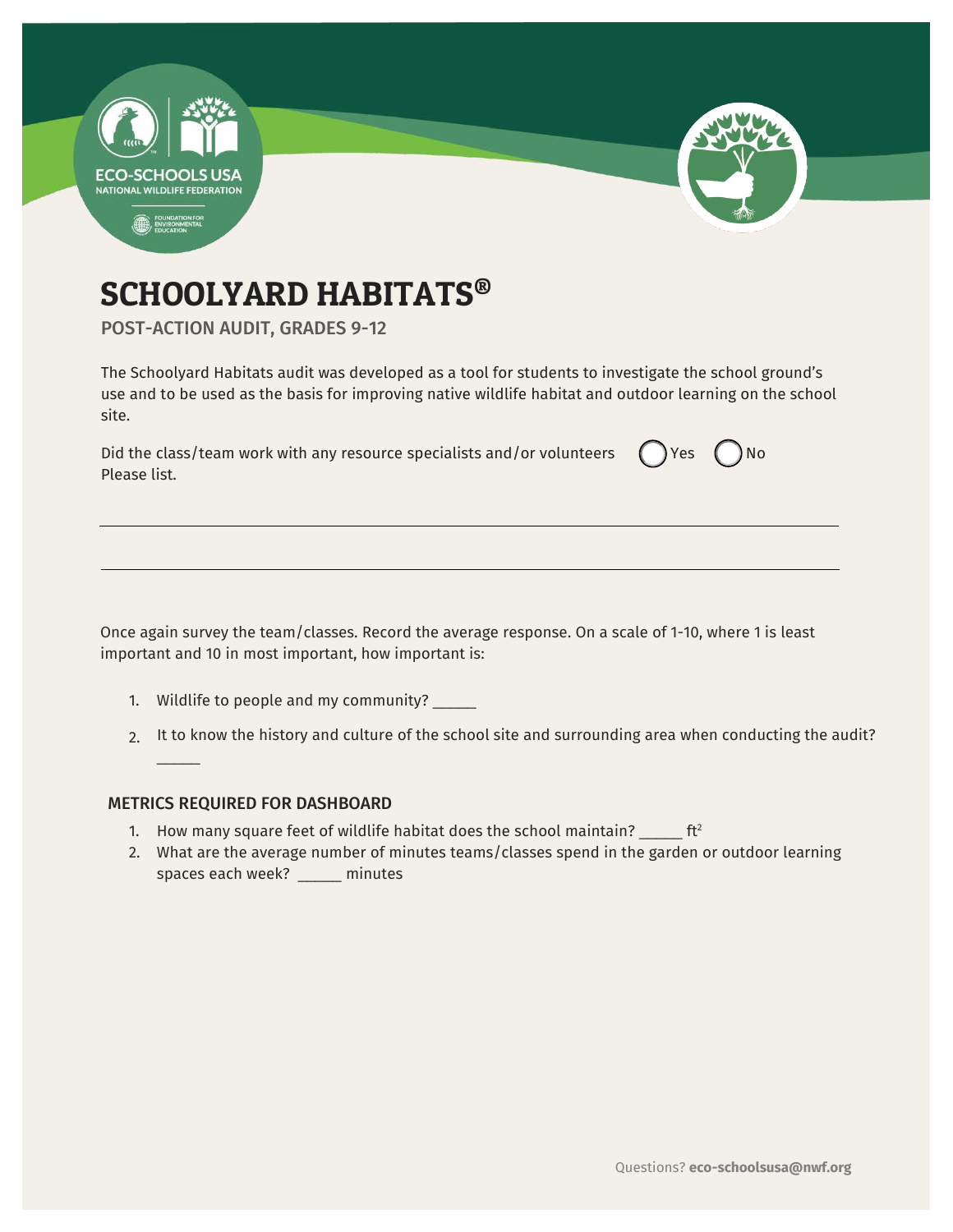

2 of 16

## TABLE 1. DEFINING THE STUDY SITE

| 1. Confirm the GPS coordinates for the Schoolyard<br>Habitat <sup>®</sup> study site? Use your smart phone's GPS or go<br>to: http://www.whatsmygps.com/ to find the site's<br>coordinates. | Latitude N                                                                          |
|---------------------------------------------------------------------------------------------------------------------------------------------------------------------------------------------|-------------------------------------------------------------------------------------|
|                                                                                                                                                                                             | Longitude W                                                                         |
| 2. If land use types surrounding the study site changed in<br>any way from the baseline to the post-action audit,<br>record it here? Check all that apply.                                  | Residential<br>Commercial<br><b>Undeveloped Land</b><br>Park<br>Other<br>No changes |
| 3. Is the school now or in the process of certifying as a<br>National Wildlife Federation Schoolyard Habitat®?                                                                              | Yes<br>No.                                                                          |

### **Think about the following questions as you summarize the information in Table 1.**

- 1. What did students learn about how the land was used prior to the school's existence?
- 2. What did students learn about the cultural heritage of the land in which the school was built?
- 3. Why is this information important when considering a Schoolyard Habitat®?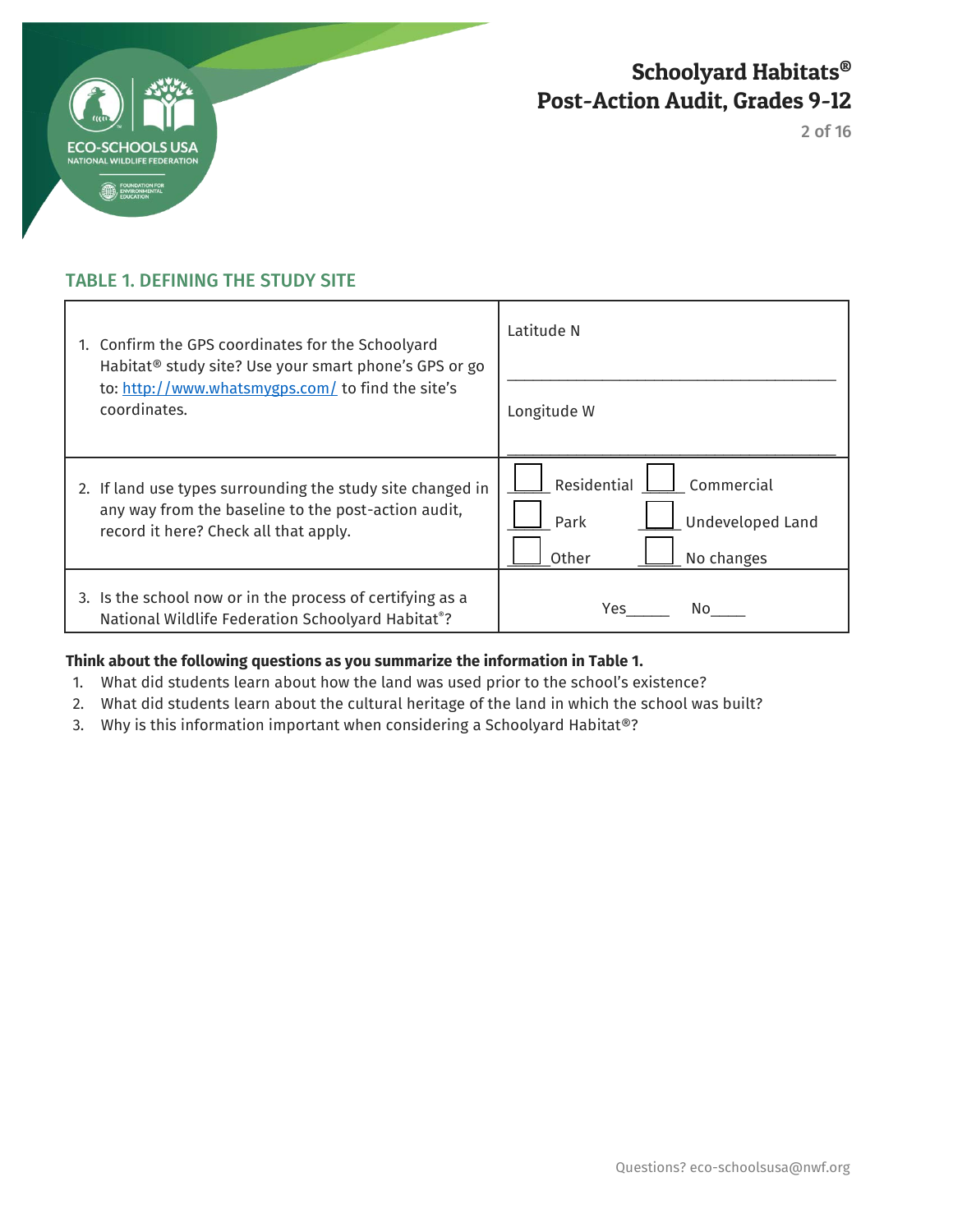

3 of 16

#### TABLE 2. TOPOGRAPHY

Using the same elements from the base map created in the baseline audit, have students update and make modifications based on new learning and understanding as well as, identifying new structures, man-made or natural, habitat expansions, etc. As a reminder, the original chart is provided below. Choose one student or team map and insert it as a .jpg or .png file below.

|    | School building                                                               |    | 2. Man-made structures other<br>than the school building |    | 3. Location of hills valleys<br>and slopes |
|----|-------------------------------------------------------------------------------|----|----------------------------------------------------------|----|--------------------------------------------|
| 4. | Rainfall or sprinkler run-off<br>paths and low lying areas<br>that hold water |    | 5. Sprinkler systems, storm<br>drains, or sewer markers  | 6. | Existing natural areas                     |
|    | Trees                                                                         | 8. | Wind breaks                                              |    | 9. Hours of direct<br>sunlight/full shade  |
|    | 10. Natural and man-made<br>walkways                                          |    | 11. Cardinal directions                                  |    | 12. Key                                    |

**Continued on the next page.**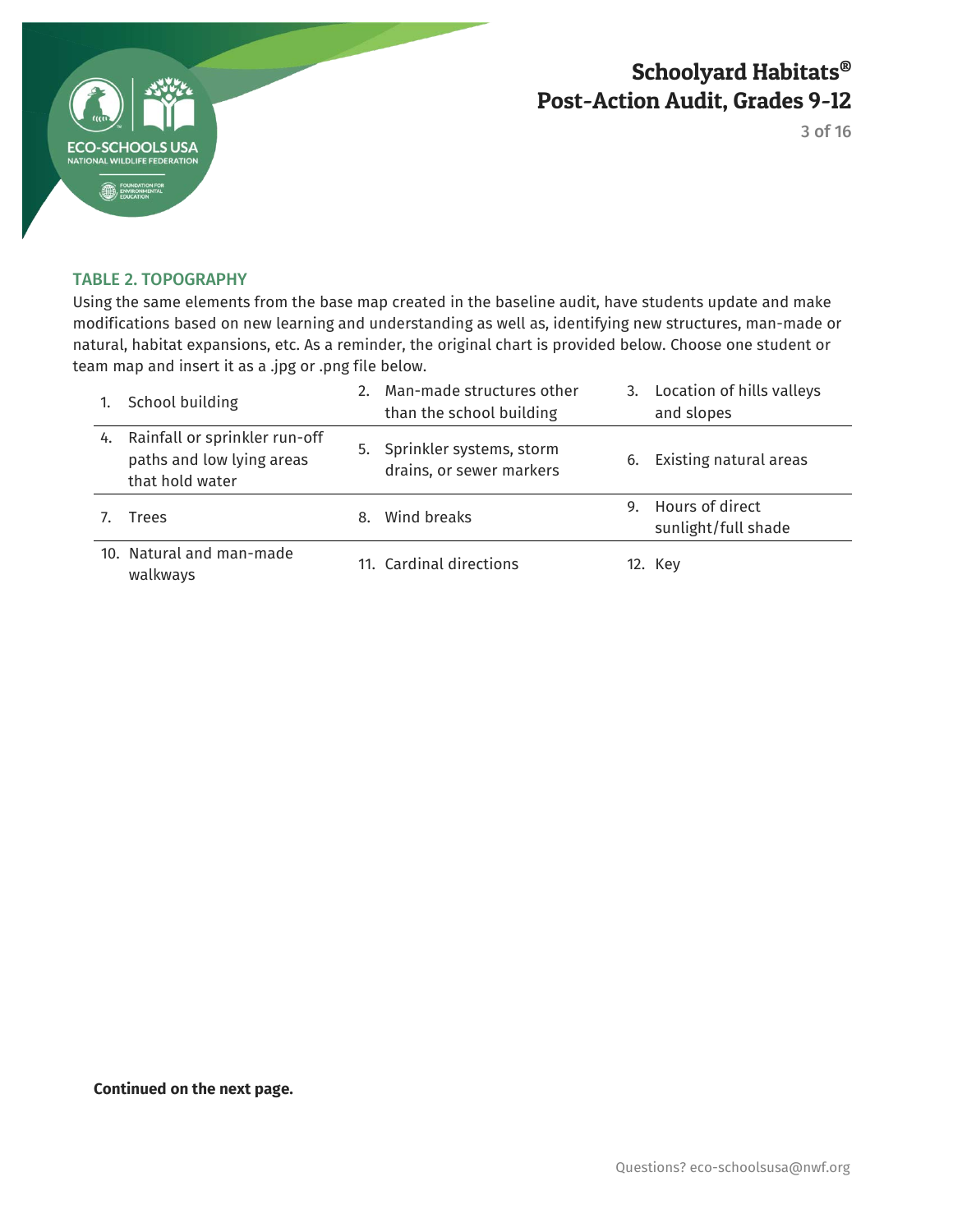

4 of 16

### **Think about the following questions as you summarize the information in Table 3.**

- 1. If changes to the landscape were required, briefly explain what issue needed to be addressed and how it was addressed.
- 2. If no changes to the landscape were required, briefly explain how the conclusion was made.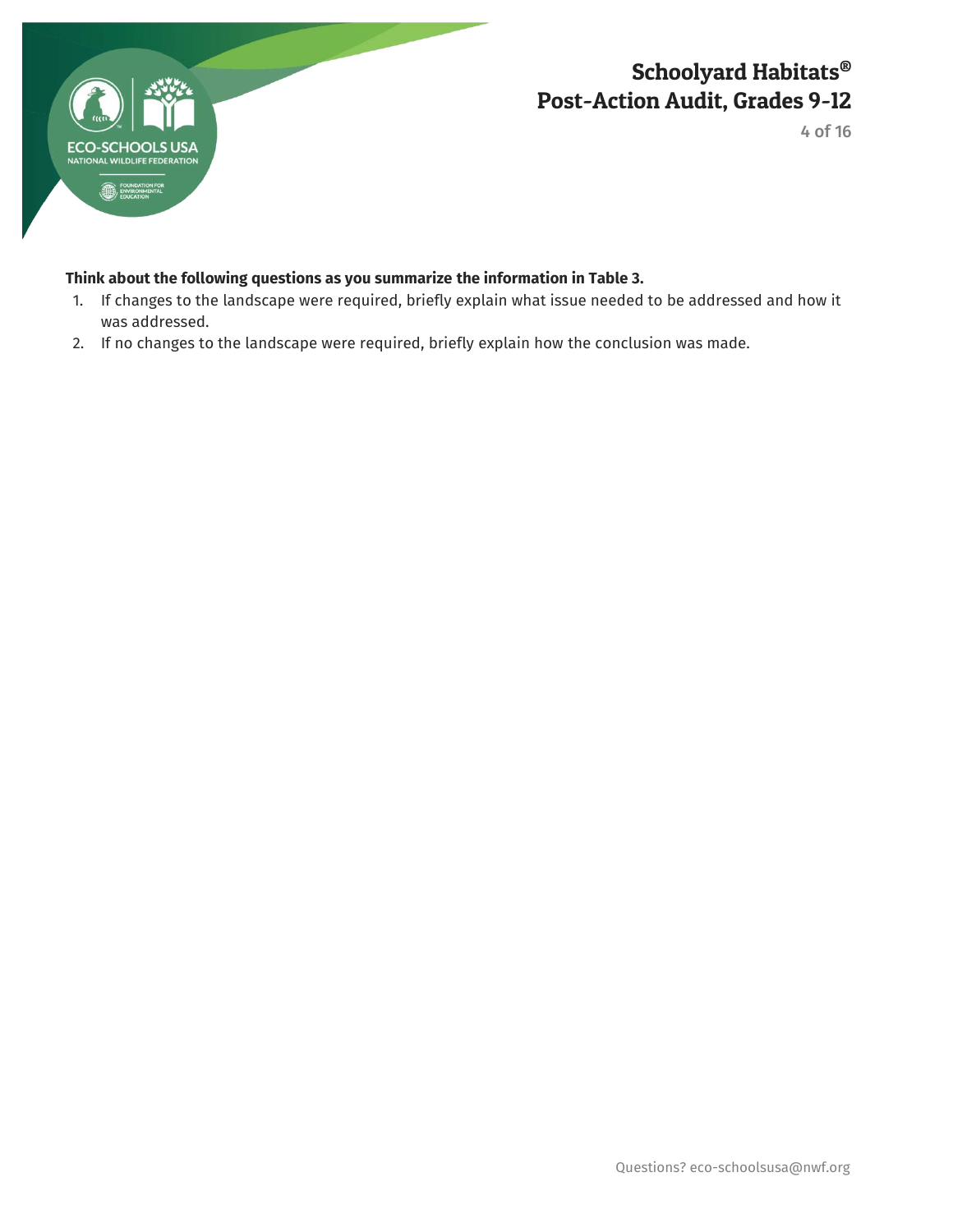

 $\overline{1}$ 

Schoolyard Habitats® Post-Action Audit, Grades 9-12

5 of 16

┑

### TABLE 3. TEMPERATURE AND PRECIPITATION

| 1. | For today's date, collect the weather data listed to the right.<br>Use your local weather website, application or use the<br>following: | Temperature in degrees<br><b>Fahrenheit and Celsius</b> |
|----|-----------------------------------------------------------------------------------------------------------------------------------------|---------------------------------------------------------|
|    | http://www.weatherbase.com/weather/state.php3?c=US<br>www.weather.com                                                                   | Precipitation in inches and<br>centimeters              |
| 2. | In what season is data being collected?                                                                                                 | Summer<br>Fall<br>Winter<br>Spring                      |
| 3. | Are the temperatures since the baseline audit considered<br>seasonal or not typical for the season?                                     | typical<br>atypical                                     |
| 4. | Since the baseline audit, how much rain has the study site<br>received? Is this typical or atypical?                                    | $inches  $ ________ cm<br>typical  <br>atypical         |

Т

### **Think about the following question as you summarize the information in Table 3.**

1. How has student understanding changed from the baseline audit to the post-action audit in relation to weather's role in the development and maintenance of Schoolyard Habitat®?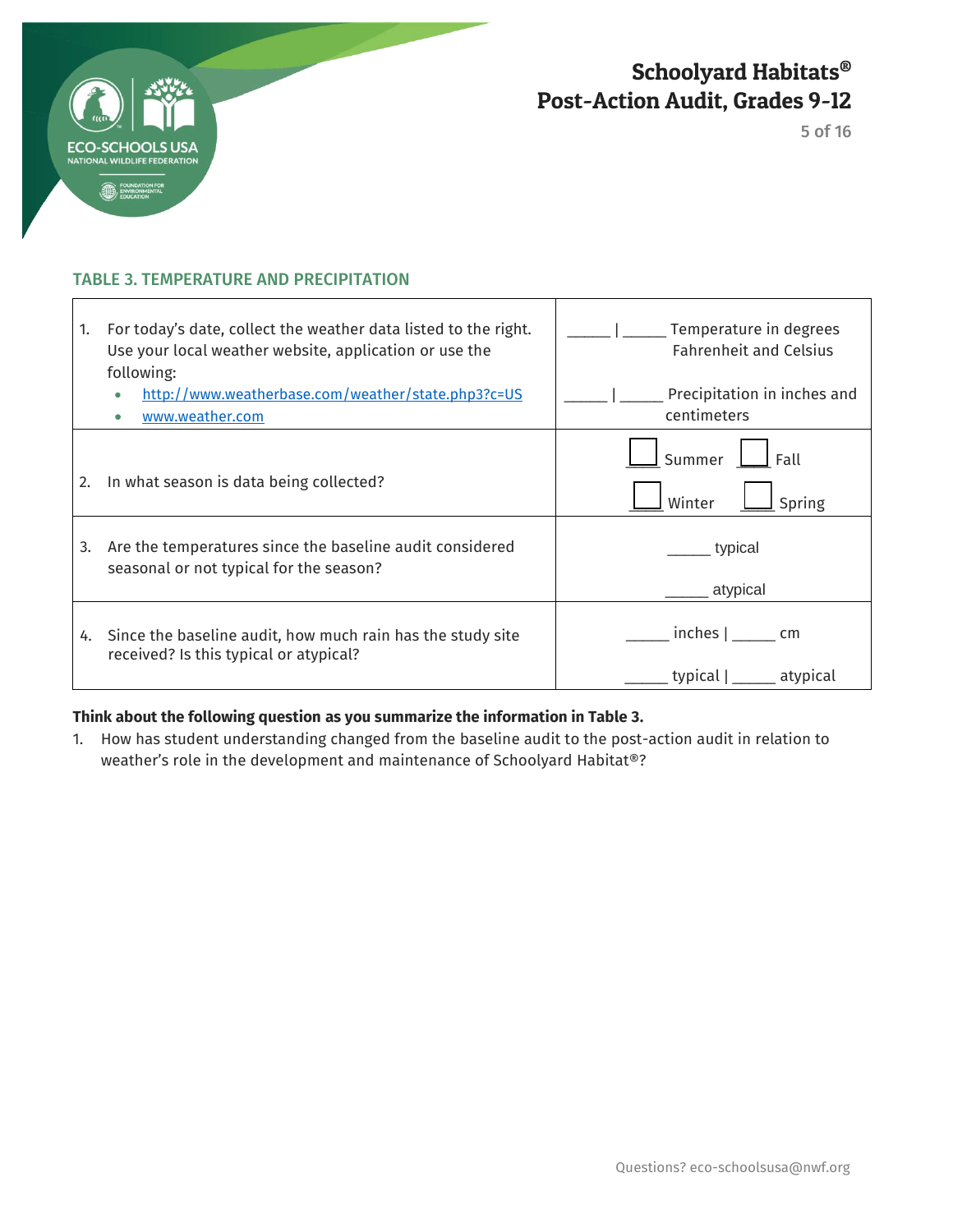

6 of 16

**TABLES 4 and 5**. Consider contacting a habitat steward, parks department, college or university, or local gardening/native plants non-profit. Their involvement is a great way to connect to the community, inspire students, demonstrate career possibilities and share resource expertise.

Invite parents and community members to participate in the auditing process. Students can take on the role of educator by working with volunteers on citizen science. This experience is a great way to build community.

### TABLE 4. SOIL

Instructions for taking soil samples can be found in the soil sample kit. Follow the directions closely for valid results.

| Soil Temperature                                                                                                                      | Soil pH                                                                                            | 3.                                                                                                                        |
|---------------------------------------------------------------------------------------------------------------------------------------|----------------------------------------------------------------------------------------------------|---------------------------------------------------------------------------------------------------------------------------|
| 1.                                                                                                                                    | 2.                                                                                                 | Iron                                                                                                                      |
| Test 1 _______ $\circ$ F _______ $\circ$ C<br>Test 2 _______ $\circ$ F ______ $\circ$ C<br>Test 3 _______ $\circ$ F _______ $\circ$ C | Test 1 pH level<br>Test 2 _______ pH level<br>Test 3 ______ pH level<br>○ Acidic ● Neutral ● Basic | Test 1 _______ Fe ppm (parts/million)<br>Test 2 ______ Fe ppm (parts/million)<br>Test $3 \_\_\_\_$ Fe ppm (parts/million) |
| Nitrogen                                                                                                                              | Phosphorus                                                                                         | Potassium                                                                                                                 |
| 4.                                                                                                                                    | 5.                                                                                                 | 6.                                                                                                                        |
| Test 1 $\bigcirc$ low $\bigcirc$ medium $\bigcirc$ high                                                                               | Test 1 $\bigcirc$ low $\bigcirc$ medium $\bigcirc$ high                                            | Test 1 $\bigcirc$ low $\bigcirc$ medium $\bigcirc$ high                                                                   |
| Test 2 $\bigcirc$ low $\bigcirc$ medium $\bigcirc$ high                                                                               | Test 2 $\bigcap$ low $\bigcap$ medium $\bigcap$ high                                               | Test 2 $\bigcap$ low $\bigcap$ medium $\bigcap$ high                                                                      |
| Test 3 $\bigcap$ low $\bigcap$ medium $\bigcap$ high                                                                                  | Test 3 $\bigcirc$ low $\bigcirc$ medium $\bigcirc$ high                                            | Test 3 $\bigcirc$ low $\bigcirc$ medium $\bigcirc$ high                                                                   |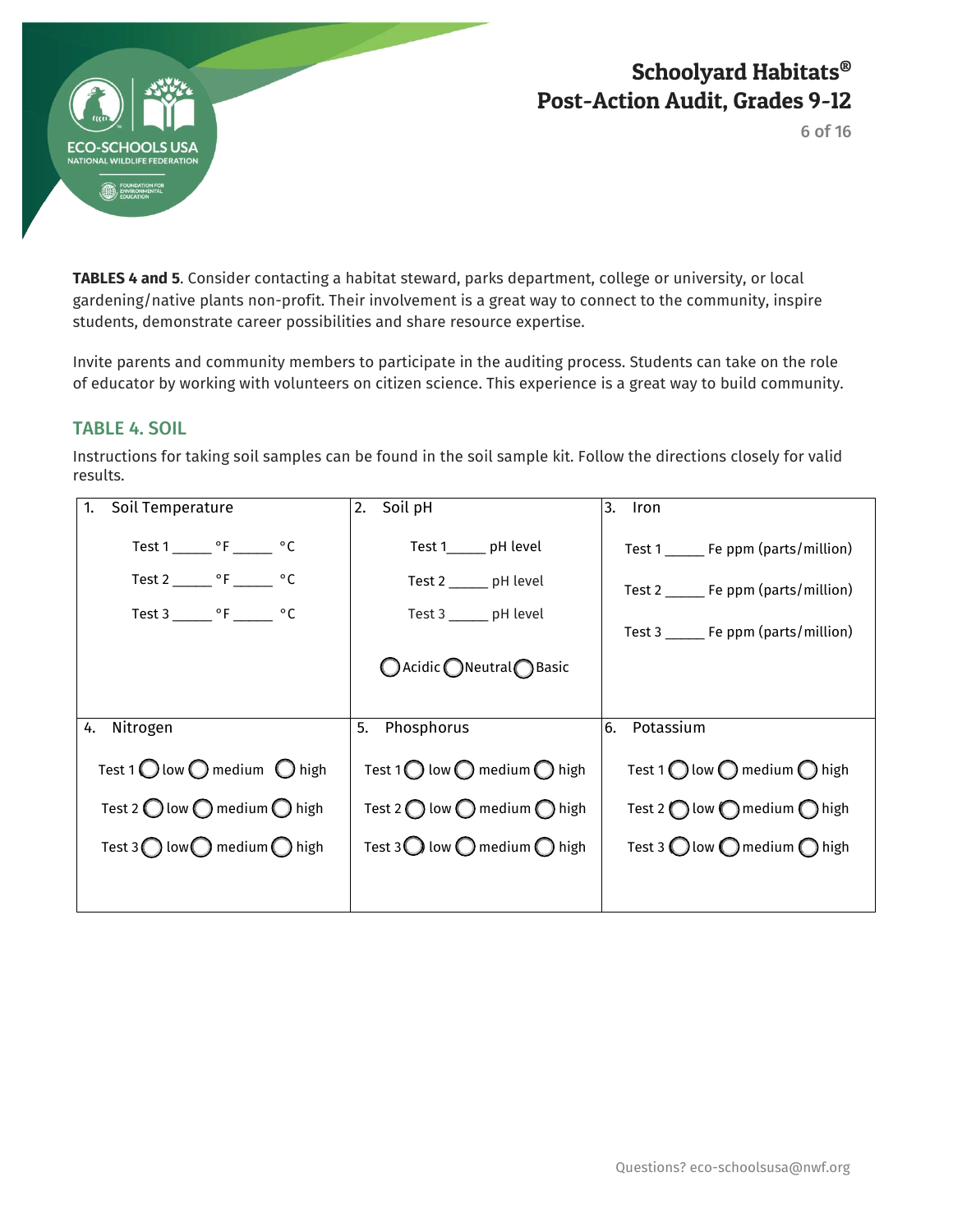

7 of 16

#### TABLE 5. WATER QUALITY (OPTIONAL-CONDUCT IF APPLICABLE)

| 1.  | <b>Water Temperature</b>                                                                                                                                                                      | Water pH<br>2.                                                           |                       | Salinity<br>3.                                                                                                 |  |  |
|-----|-----------------------------------------------------------------------------------------------------------------------------------------------------------------------------------------------|--------------------------------------------------------------------------|-----------------------|----------------------------------------------------------------------------------------------------------------|--|--|
|     | Test $1 \_\_\_\$ °F $\_\_\_\$ °C<br>Test 2 _______ °F ______ °C<br>Test 3 _______ °F _______ °C                                                                                               | Test 1______ pH level<br>Test 2 _____ pH level<br>Test 3 ______ pH level |                       | Test 1 ______ ppt (parts/thousand)<br>Test 2 ______ ppt (parts/thousand)<br>Test 3 ______ ppt (parts/thousand) |  |  |
|     |                                                                                                                                                                                               | $\bigcirc$ Acidic $\bigcirc$ Neutral $\bigcirc$ Basic                    |                       |                                                                                                                |  |  |
| 4.  | Dissolved Oxygen                                                                                                                                                                              |                                                                          | <b>Nitrates</b><br>5. |                                                                                                                |  |  |
|     | Test 1 ______ ppm (parts/million)                                                                                                                                                             |                                                                          |                       | Test 1 ______ ppm ( $NO3$ parts/million)                                                                       |  |  |
|     | Test 2 _______ ppm (parts/million)                                                                                                                                                            |                                                                          |                       | Test 2 _______ ppm ( $NO3$ parts/million)                                                                      |  |  |
|     | Test 3 ______ ppm (parts/million)                                                                                                                                                             |                                                                          |                       | Test 3 $\frac{1}{2}$ ppm (NO <sub>3</sub> parts/million)                                                       |  |  |
| 6.  | Is it raining or has it rained in the last 24 hours? Stormwater<br>runoff from surrounding areas can impact watershed quality and<br>) No<br>Yes<br>appearance, including temperature and pH. |                                                                          |                       |                                                                                                                |  |  |
| 17. | List the potential point sources of pollution.                                                                                                                                                |                                                                          |                       |                                                                                                                |  |  |
| 8.  | List the potential non-point sources of pollution.                                                                                                                                            |                                                                          |                       |                                                                                                                |  |  |

### **Think about the following questions as you summarize the information in Table 4 and 5.**

- 1. What changes, if any have been documented when comparing the baseline and post-action audits?
- 2. Why did these changes occur?
- 3. What action(s) did the team/class take to improve soil and water quality?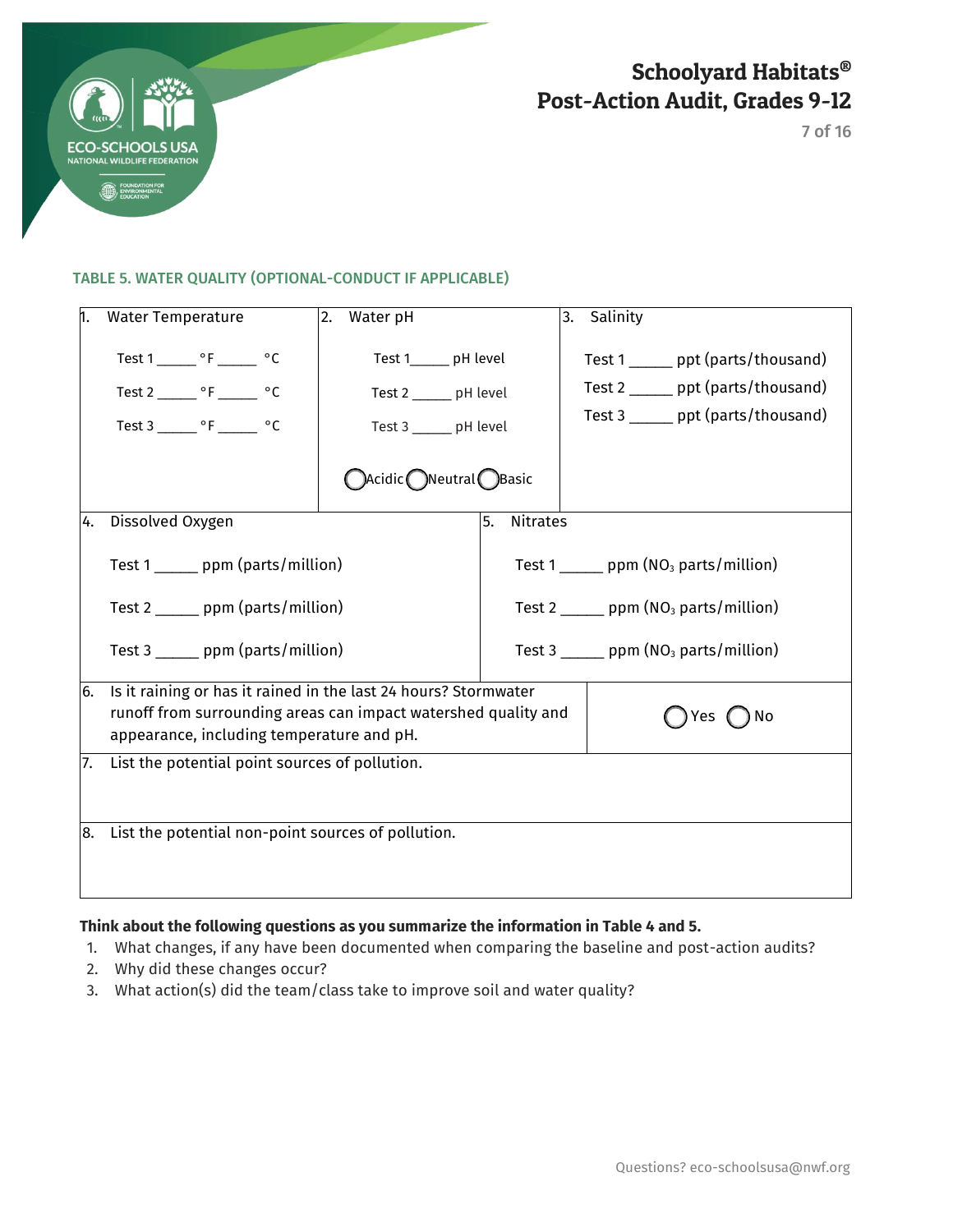

8 of 16

### TABLE 6. WILDLIFE – GENERAL

| Has there been an increase in animal sightings<br>at the Schoolyard Habitat study site?            | () Yes<br>$()$ No                 |
|----------------------------------------------------------------------------------------------------|-----------------------------------|
| Check the families of animals observed at the<br>Schoolyard Habitat <sup>®</sup> study site today. | Fish<br>Birds<br>Mammals          |
| Fill in Chart 1. Wildlife - Animal Observations                                                    | Reptiles<br>Amphibians<br>Insects |

### CHART 1. WILDLIFE – ANIMALS

| Birds, Mammals,<br><b>Insects, Reptiles,</b><br><b>Fish, Amphibians</b> | # of Animals<br><b>Observed</b> | <b>Animal Evidence</b><br>(tracks, burrows,<br>nests, scat, etc.) | <b>Notes</b>                                                                                              |
|-------------------------------------------------------------------------|---------------------------------|-------------------------------------------------------------------|-----------------------------------------------------------------------------------------------------------|
| <b>Example</b><br>Birds - Robins and<br>Chickadees                      | 2 Robins<br>and 3<br>Chickadees | Robin nest, physical<br>sighting                                  | Robin nest had a broken egg. Chickadees<br>back and forth between the bird feeder and<br>a nearby branch. |
|                                                                         |                                 |                                                                   |                                                                                                           |
|                                                                         |                                 |                                                                   |                                                                                                           |
|                                                                         |                                 |                                                                   |                                                                                                           |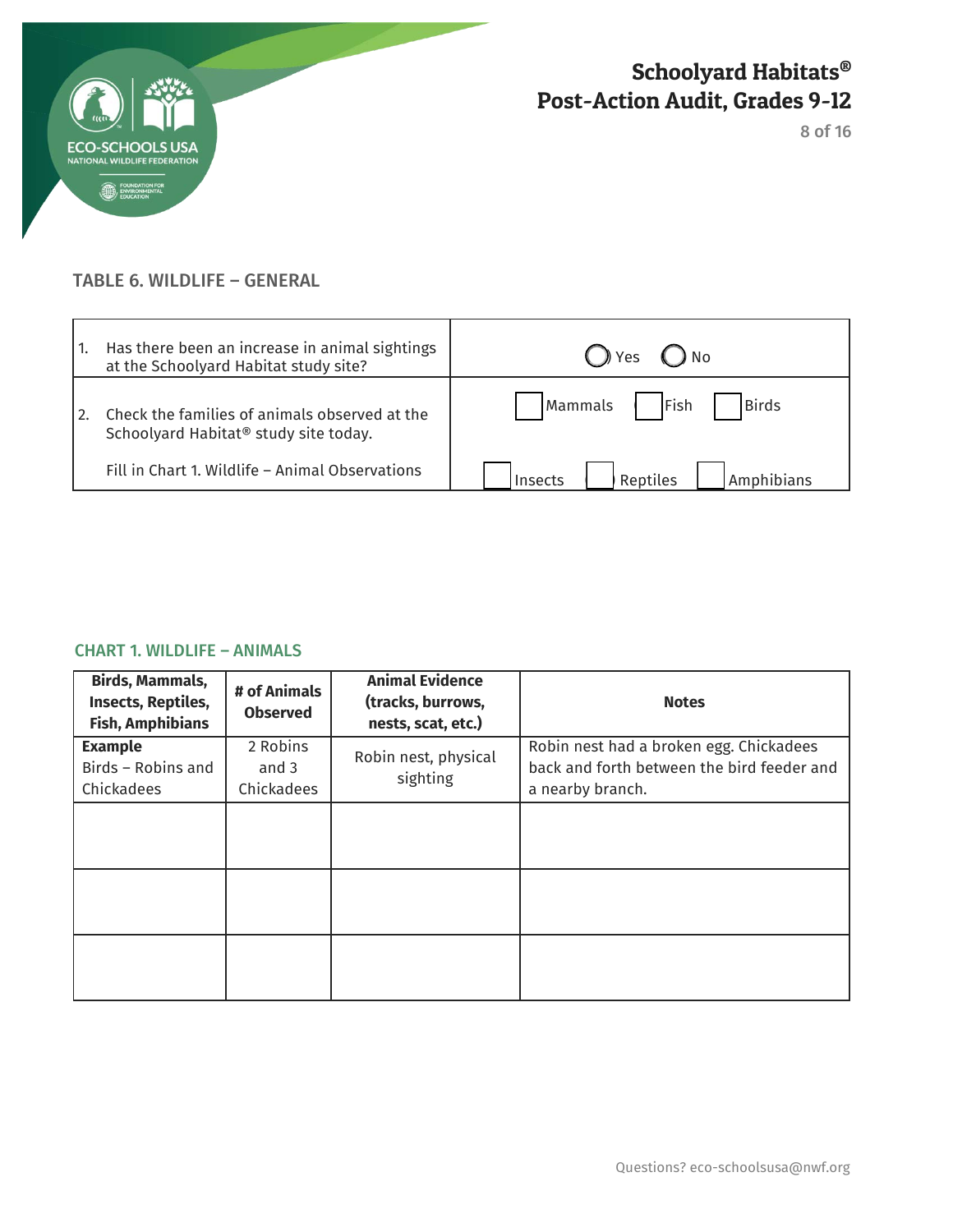

9 of 16

## CHART 2. HABITAT ELEMENT, FOOD - VEGETATION

| <b>Vegetation Type</b>              | <b>Species or Description</b>    | <b>Percent</b><br>Coverage* | <b>Native or</b><br><b>Non-Native</b> | <b>What Wildlife</b><br><b>Prefers this</b><br><b>Food Source?</b> |
|-------------------------------------|----------------------------------|-----------------------------|---------------------------------------|--------------------------------------------------------------------|
|                                     | <b>Example: sugar maple</b>      | 5%                          | native                                | red squirrels,<br>deer                                             |
| <b>Trees</b><br>(over-story canopy) |                                  |                             |                                       |                                                                    |
|                                     |                                  |                             |                                       |                                                                    |
|                                     |                                  |                             |                                       |                                                                    |
|                                     | <b>Example: blackberries</b>     | 1%                          | native                                | raccoons, red<br>foxes                                             |
| <b>Shrubs</b>                       |                                  |                             |                                       |                                                                    |
| (mid-story canopy)                  |                                  |                             |                                       |                                                                    |
|                                     |                                  |                             |                                       |                                                                    |
|                                     | <b>Example: asters</b>           | .3%                         | native                                | bumblebees,<br><b>Sulphur</b><br>butterfly                         |
| <b>Flowers</b><br>(herbaceous)      |                                  |                             |                                       |                                                                    |
|                                     |                                  |                             |                                       |                                                                    |
|                                     |                                  |                             |                                       |                                                                    |
|                                     | <b>Example: oyster mushrooms</b> | .5%                         | native                                | mice, slugs and<br>snails                                          |
| <b>Other</b><br>(fungi, mosses,     |                                  |                             |                                       |                                                                    |
| grasses)                            |                                  |                             |                                       |                                                                    |
|                                     |                                  |                             |                                       |                                                                    |

**Continued on the next page.**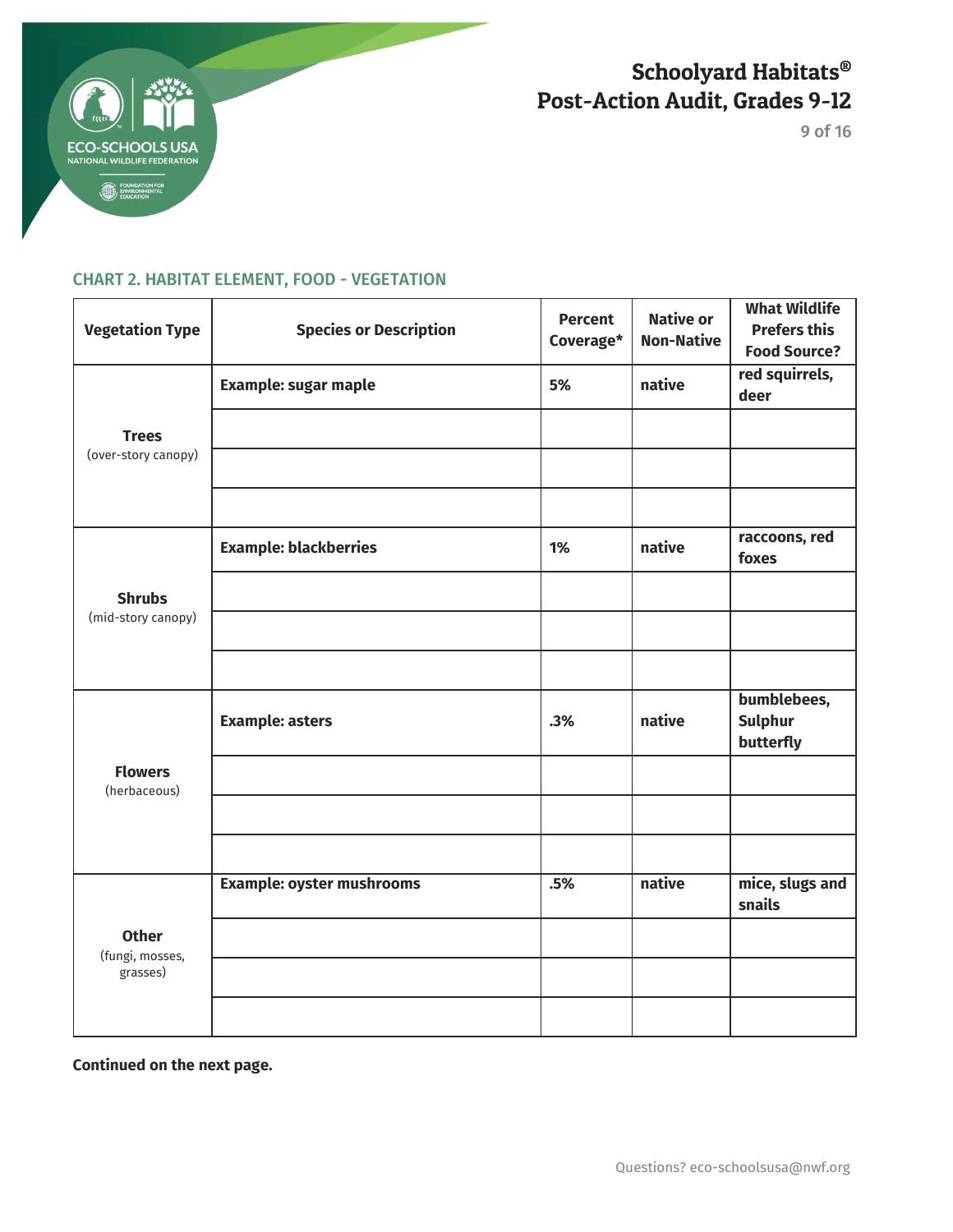

10 of 16

| <b>Vegetation Type</b>                   | <b>Species or Description</b> | <b>Percent</b><br>Coverage* | <b>Native or</b><br><b>Non-Native</b> | <b>What Wildlife</b><br><b>Prefers this</b><br><b>Food Source?</b> |
|------------------------------------------|-------------------------------|-----------------------------|---------------------------------------|--------------------------------------------------------------------|
|                                          | <b>Example: bird feeders</b>  | 2%                          | non-native                            | local<br>songbirds,<br>squirrels                                   |
| <b>Other</b><br>(man-made<br>structures) |                               |                             |                                       |                                                                    |
|                                          |                               |                             |                                       |                                                                    |

### **Think about the following questions as you summarize the information in Chart 1 and 2.**

- 1. Is the study site more biodiverse than it was when assessed during the baseline audit?
- 2. What noticeable changes have students observed in the types of wildlife that frequent the study site?
- 3. Are members of the Eco-Action Team able to identify the native and local plants and animals?
- 4. How has student understanding of ecosystems changed?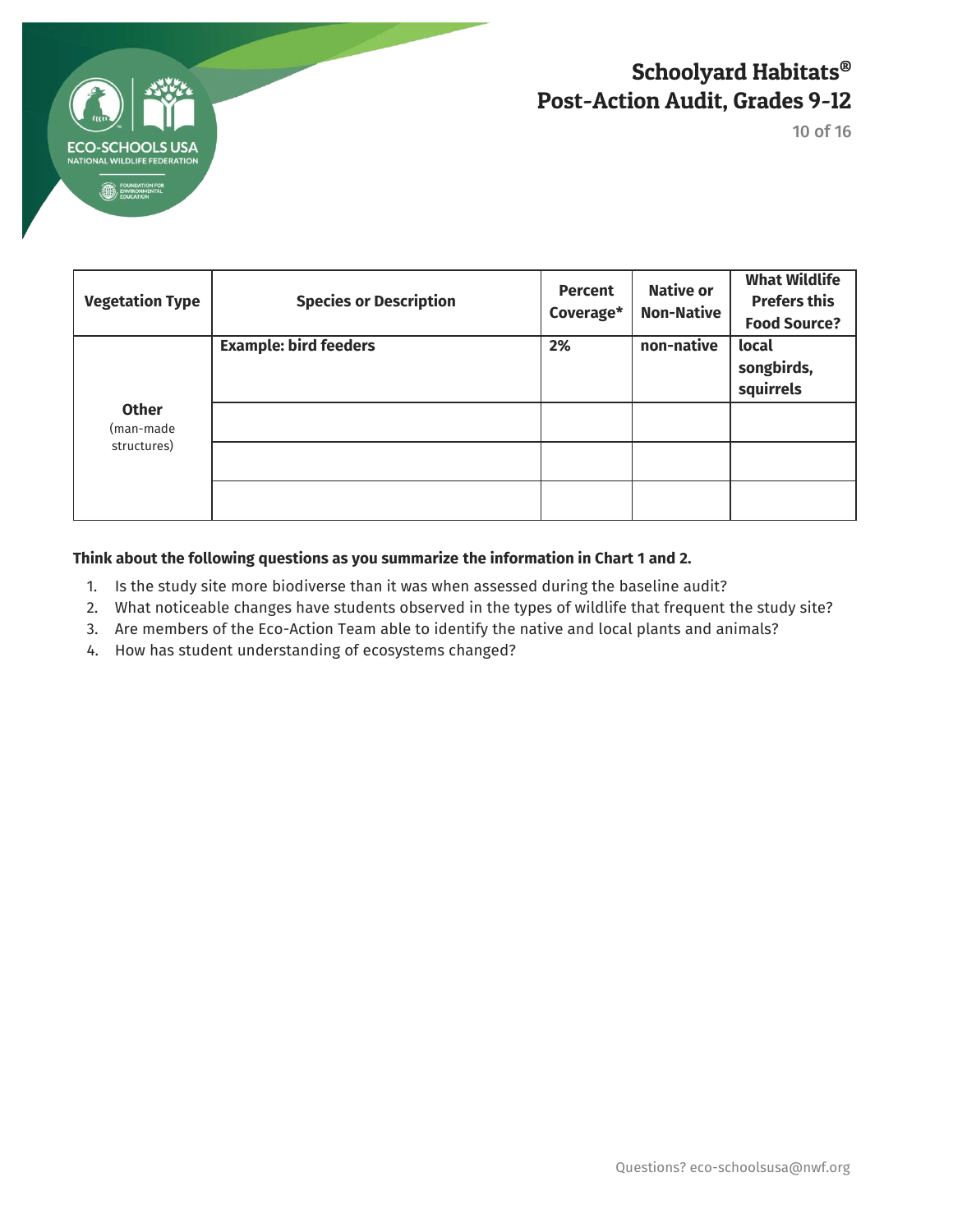

11 of 16

### CHART 3. HABITAT ELEMENT – WATER

| 1.          | Are there water sources on the school site?                                                                                       | No<br>Yes                                                    |
|-------------|-----------------------------------------------------------------------------------------------------------------------------------|--------------------------------------------------------------|
| <u>  2.</u> | What are the natural water sources? Select all that<br>apply.                                                                     | stream<br>lake<br>pond<br>wetland<br>puddles<br>other        |
| 3.          | Does the site have seasonal pools of water (vernal<br>pools)? Vernal pools are important nurseries for<br>many amphibian species. | Unsure<br>( ) Yes<br>$()$ No                                 |
| 4.          | Does the site include manmade water structures?<br>Select all that apply.                                                         | bird baths<br>rain garden(s)<br>puddling containers<br>other |

### **Think about the following questions as you summarize the information in Chart 3.**

- 1. Briefly explain what's changed since conducting the baseline audit?
- 2. Have students observed wildlife at the new, expanded or modified water features?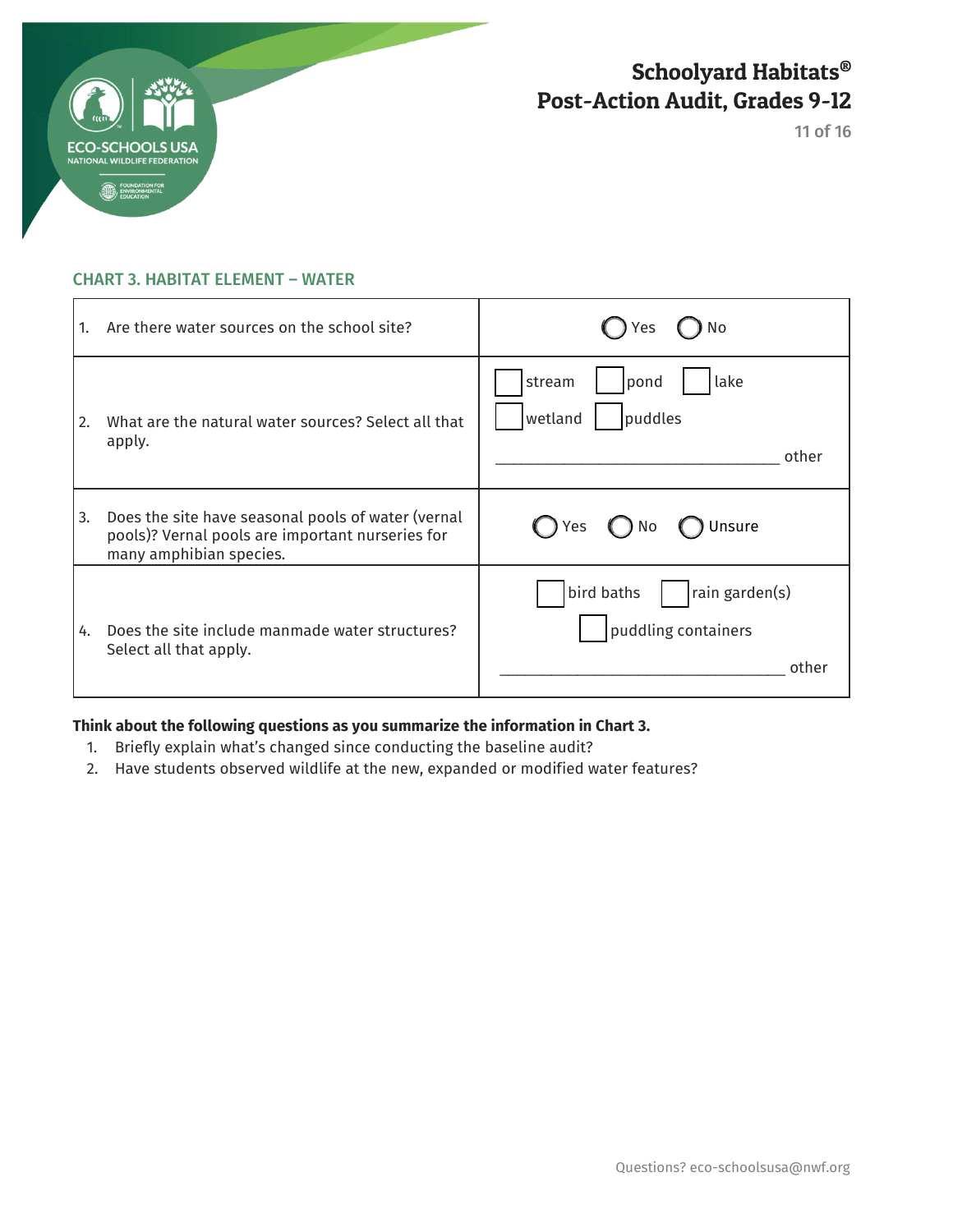

12 of 16

#### CHART 4. HABITAT ELEMENT – COVER

| 1. | Our school provides places for wildlife to<br>find cover from the weather and predators.<br>(brush piles, rock walls, dense vegetation, trees)        | Yes |
|----|-------------------------------------------------------------------------------------------------------------------------------------------------------|-----|
| 2. | List the sources of available cover on the<br>school site.                                                                                            |     |
| 3. | List the manmade structures on the school<br>site that provide cover for wildlife such as<br>bird houses, toad houses, bat house, bug<br>houses, etc. |     |

### **Think about the following questions as you summarize the information in Chart 4.**

- 1. Briefly explain what's changed since conducting the baseline audit?
- 2. What have student's learned about wildlife's need for cover and its importance as a habitat element?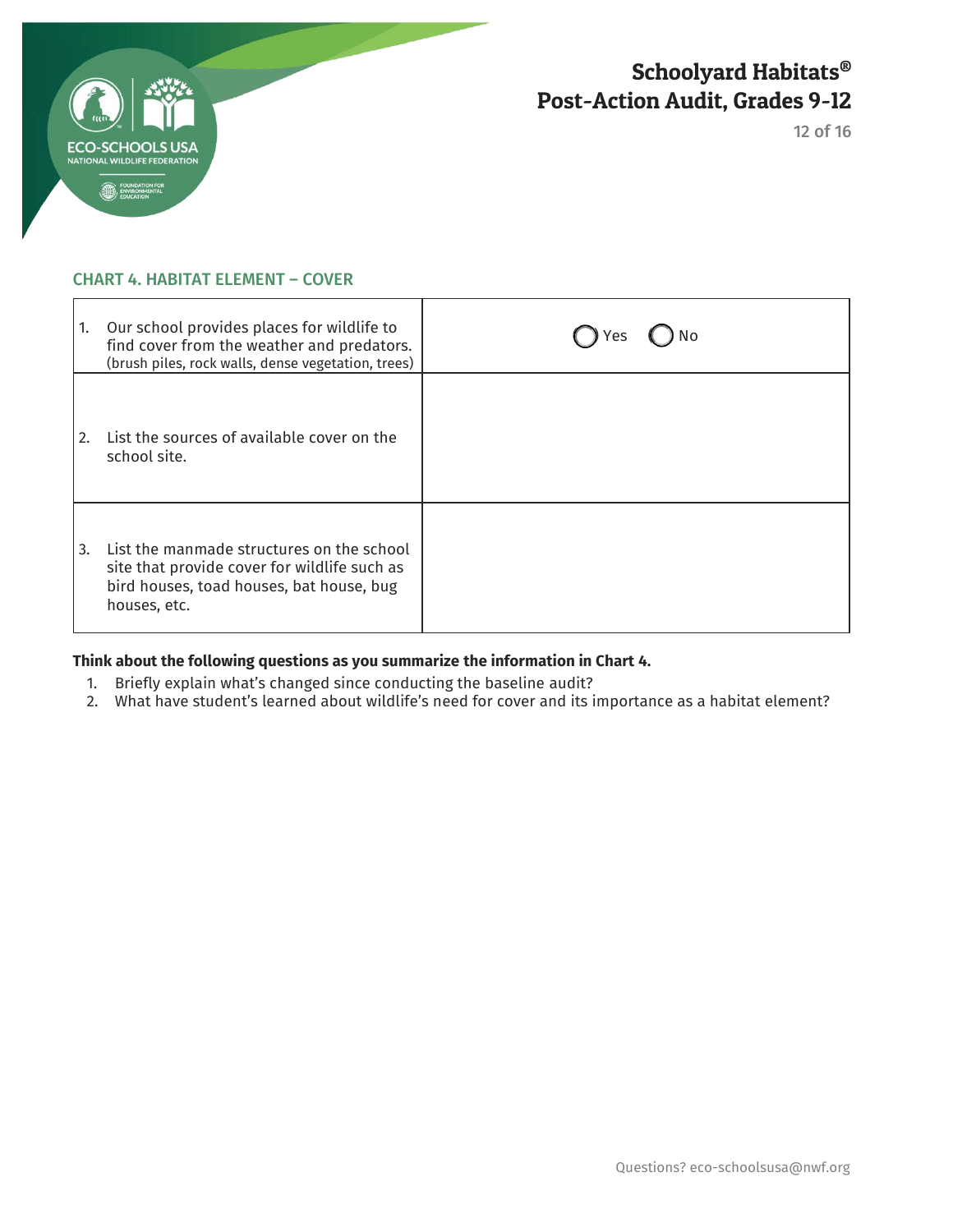

13 of 16

### CHART 5. HABITAT ELEMENT – PLACES TO RAISE YOUNG

| 1. | Our school provides places for wildlife to<br>raise their young.                                                                                                                                     |  |
|----|------------------------------------------------------------------------------------------------------------------------------------------------------------------------------------------------------|--|
| 2. | List the natural sources of available places<br>for wildlife to raise their young on the<br>school site (host plants for larvae,<br>trees/bushes for nests, water features for<br>amphibians, etc.). |  |
| 3. | List the manmade structures on the school<br>site that provide places for wildlife to raise<br>young such as bird houses, bat houses, etc.<br>There may be similarities between Chart 4<br>and $5.$  |  |

### **Think about the following question as you summarize the information in Chart 5.**

1. Briefly explain what's changed since conducting the baseline audit?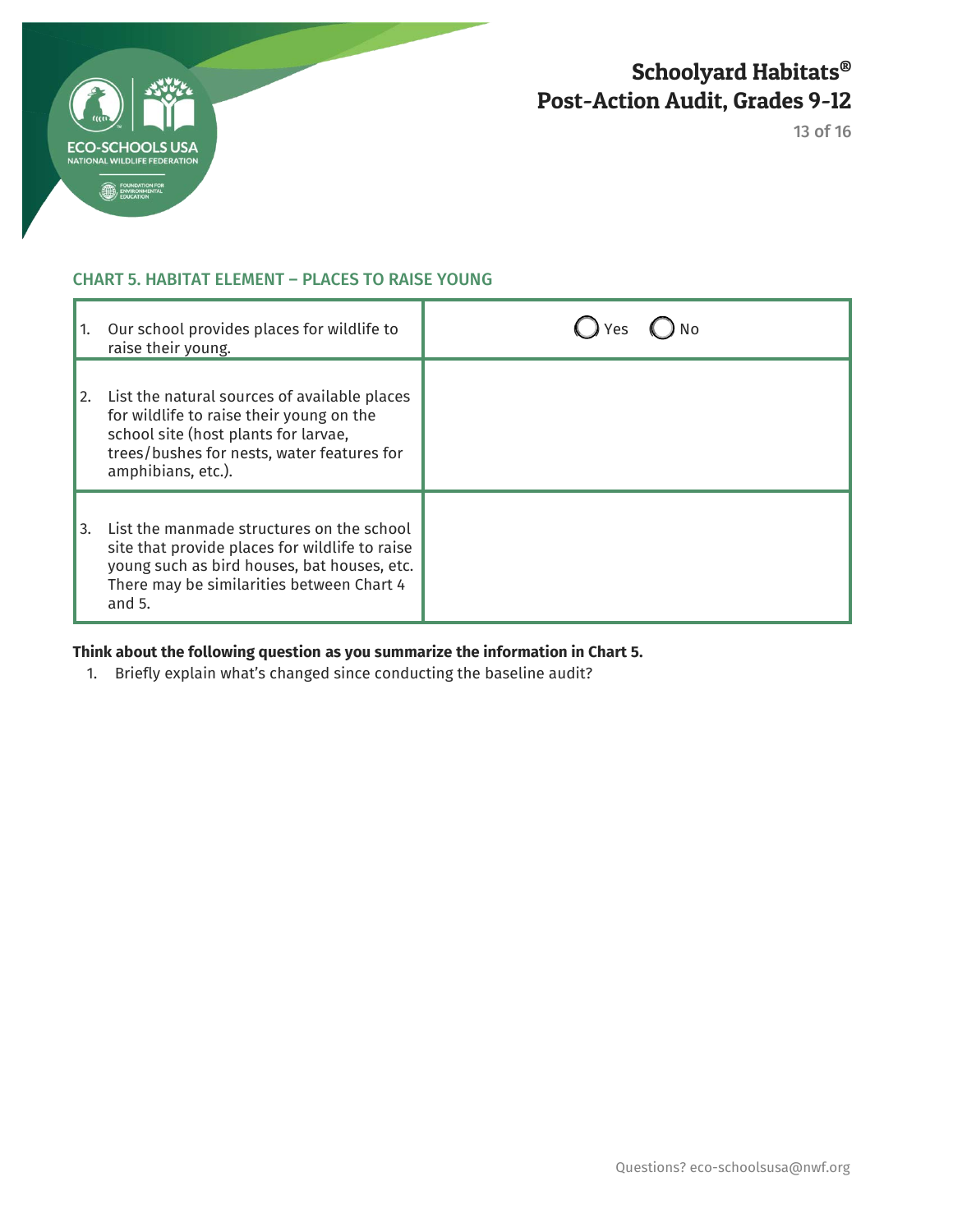

14 of 16

### CHART 6. OTHER CONSIDERATIONS

| 1. | Check all that apply. What types of<br>sustainable practices are used on the<br>school site?                                                               | organic fertilizers and herbicides<br>mulching<br>remove invasive species<br>xeriscaping<br>drip irrigation<br>native plants<br>compost<br>reduced lawn<br>other |
|----|------------------------------------------------------------------------------------------------------------------------------------------------------------|------------------------------------------------------------------------------------------------------------------------------------------------------------------|
| 2. | Does the school site include vegetable,<br>fruit and/or herb gardens?                                                                                      | ) No<br>Yes                                                                                                                                                      |
| 3. | Does the school site include pollinator<br>gardens?                                                                                                        | Yes<br>No                                                                                                                                                        |
| 4. | Are the school grounds used for teaching<br>and learning?                                                                                                  | Yes<br>No                                                                                                                                                        |
| 5. | Does the garden(s) meet the American with<br>Disabilities (ADA) accessibility standards?                                                                   | Unsure<br>Yes<br>No                                                                                                                                              |
| 6. | Does the garden(s) include interpretive<br>signage that is multi-lingual?                                                                                  | No<br>Yes                                                                                                                                                        |
| 7. | Are there existing places/structures on the<br>school site that serve as an outdoor<br>classroom where students can gather,<br>listen, dialogue and learn? | No<br>Y es                                                                                                                                                       |

### **Think about the following question as you summarize the information in Chart 6.**

1. Briefly explain what's changed since conducting the baseline audit?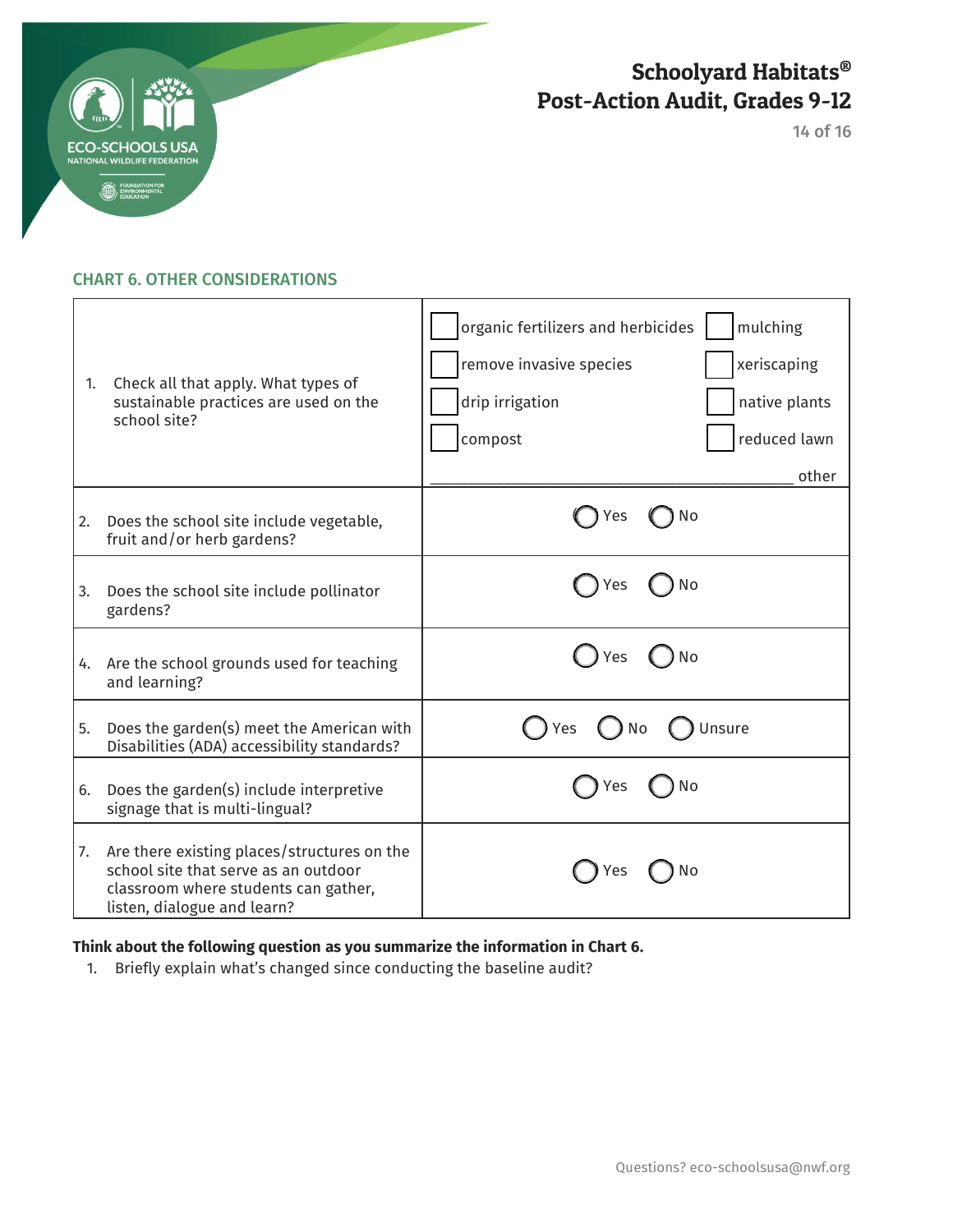

15 of 16

### **Think about the following questions as the Eco-Action Team/classes summarize the information from the above charts and tables:**

- 1. Are students more engaged in what is happening on the school grounds as it related to the natural world?
- 2. Does the school contain all five wildlife habitat requirements in a natural urban, suburban or rural setting – food, water, cover, places to raise young, and a healthy, sustainable habitat and practices?
- 3. Did team members/classes work with the state-based fish and wildlife agency on projects related to threatened or endangered species or habitat restoration?
- 4. If creating and maintaining a food garden was a part of the Eco-Action Plan, briefly describe who is benefiting from this agricultural endeavor?
- 5. How did teams/classes work with the community or share the experience?
- 6. Are the garden(s) considered a safe place for all students? A place for learning, reflection, meditation?

**Continued on the next page.**